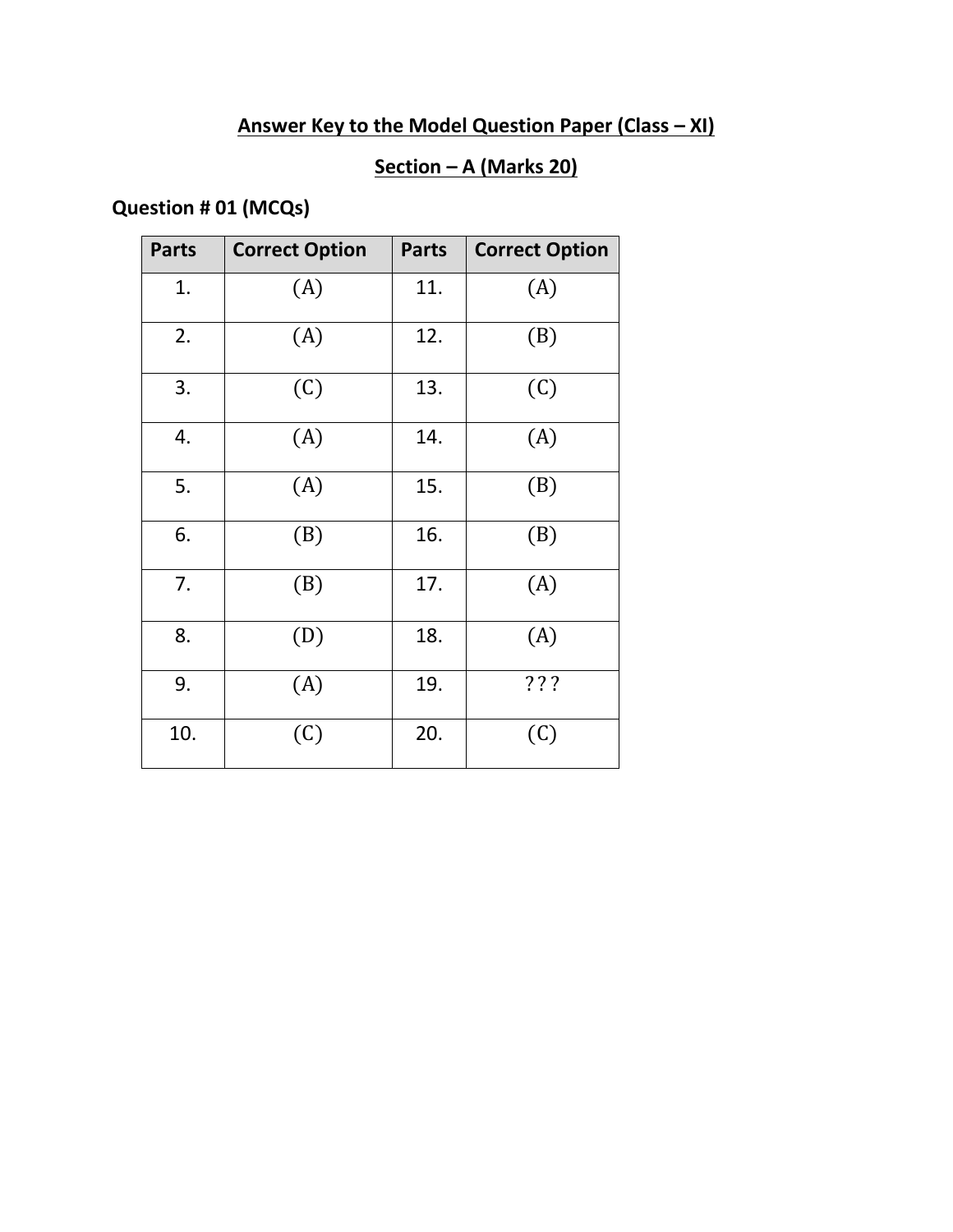**Q2(i):**

**Solution:**  $z_1 = 1 - 2i$ ,  $z_2 = 2 + 3i$ ,  $z_3 = 4 - 3i$ (a)  $\frac{\overline{z_2}}{z_3} = \frac{\overline{z_3}}{4-3i}$  $\frac{\overline{2+3i}}{4-3i} = \frac{2-3i}{4-3i}$ 4−3  $\Rightarrow \frac{2-3i}{4-3i}$  $rac{2-3i}{4-3i} \times \frac{4+3i}{4+3i}$  $\frac{4+3i}{4+3i} = \frac{(2-3i)(4+3i)}{(4-3i)(4-3i)}$  $\frac{(2-3i)(4+3i)}{(4-3i)(4-3i)} = \frac{8+6i-12i-9i^2}{16-9i^2}$ 16−9 2 Since ,  $i^2 = -1$ So,  $\frac{\overline{z_2}}{z_3} = \frac{8-6i+9}{16+9}$  $\frac{-6i+9}{16+9} = \frac{17}{25}$  $\frac{17}{25} - \frac{6}{25}$  $rac{6}{25}i$ (b)  $\bar{z_1} \cdot \bar{z_3} = (\overline{1-2i}) \cdot (\overline{4-3i})$  $\Rightarrow \overline{z_1} \cdot \overline{z_3} = (1 + 2i)(4 + 3i) = 4 + 3i + 8i + 6i^2 = 4 + 11i - 6$   $\therefore i^2 = -1$  $\Rightarrow \overline{z_1} \cdot \overline{z_3} = -2 + 11i$ \_\_\_\_\_\_\_\_\_\_\_\_\_\_\_\_\_\_\*\*\*\_\_\_\_\_\_\_\_\_\_\_\_\_\_\_\_\_

#### **Q2(ii):**

**Solution:**  $A \cap B = B \cap A$ 

We first convert it into the logical form as:  $p \wedge q = q \wedge p$ 

Now, we construct a truth table to prove this equality.

|                  |   | L.H.S.       | <b>R.H.S.</b> |  |
|------------------|---|--------------|---------------|--|
| $\boldsymbol{p}$ | q | $p \wedge q$ | $q \wedge p$  |  |
|                  | ፐ |              |               |  |
| Т                | F | F            | F             |  |
| F                | ጥ | F            | F             |  |
| F                |   | C            | F             |  |

$$
\begin{matrix} * * * \\ \hline \end{matrix}
$$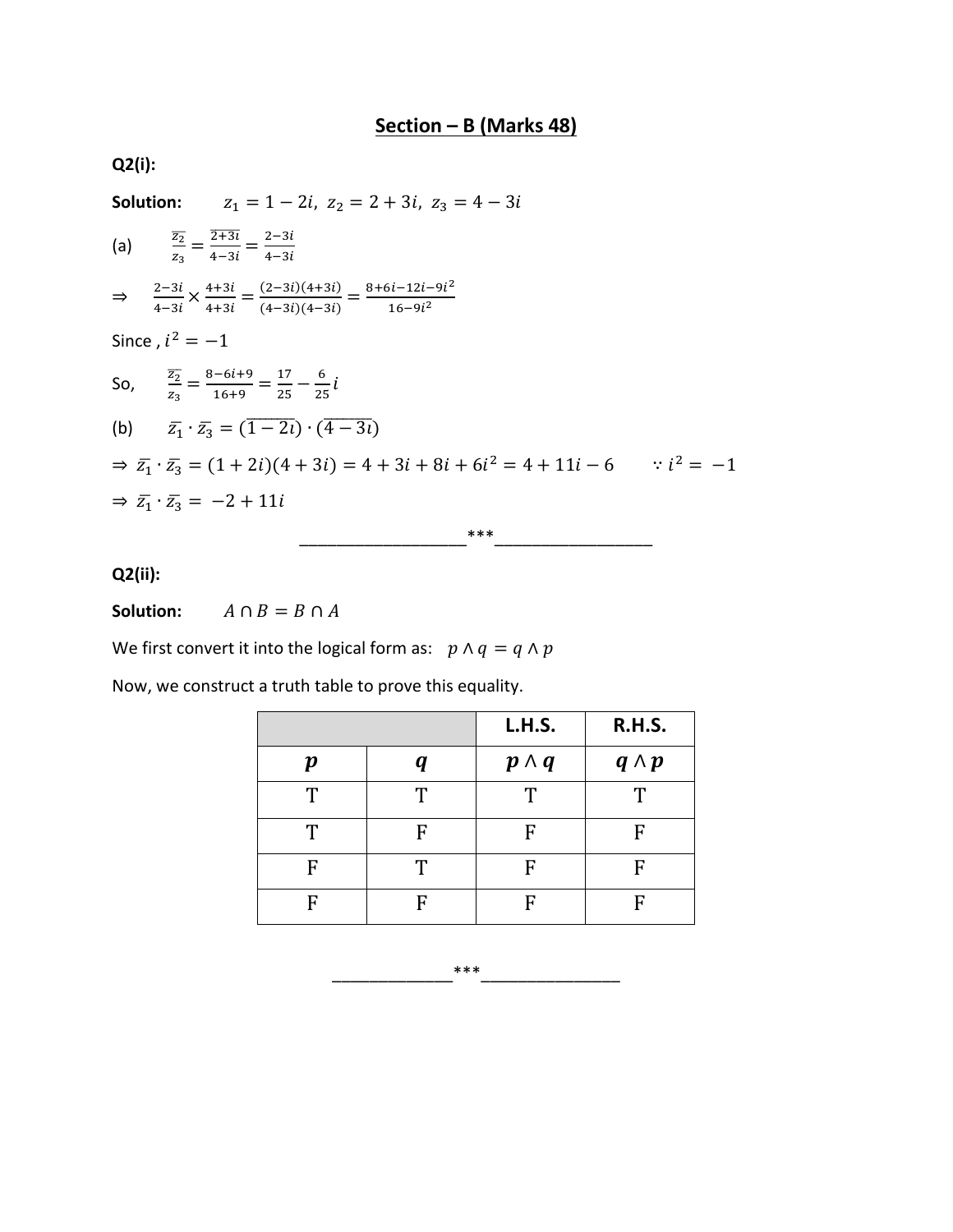**Q2(iii):**

Solution: 
$$
\begin{vmatrix} x & 1 & x+1 \\ 2 & x & 3 \\ x+1 & 4 & x \end{vmatrix} = 11 - 2x^2
$$

To find the value of  $x$ , we expand L.H.S for first row

$$
\Rightarrow x\begin{vmatrix} x & 3 \\ 4 & x \end{vmatrix} - 1\begin{vmatrix} 2 & 3 \\ x + 1 & x \end{vmatrix} + (x + 1)\begin{vmatrix} 2 & x \\ x + 1 & 4 \end{vmatrix} = 11 - 2x^2
$$
  
\n
$$
\Rightarrow x(x^2 - 12) - (2x - 3x - 3) + (x + 1)(8 - x^2 - x) = 11 - 2x^2
$$
  
\n
$$
\Rightarrow x^{2} - 12x + x + 3 + 8x - x^{3} - x^{2} + 8 - x^{2} - x = 11 - 2x^2
$$
  
\n
$$
\Rightarrow -2x^{2} - 12x + 11 + 2x^{2} - 11 = 0
$$
  
\n
$$
\Rightarrow -12x = 0
$$
  
\n
$$
\Rightarrow x = 0
$$

\_\_\_\_\_\_\_\_\_\_\_\_\_\_\_\*\*\*\_\_\_\_\_\_\_\_\_\_\_\_\_\_\_\_\_

#### **Q2(iv):**

**Solution:**  $\frac{18}{x^4} + \frac{1}{x^2}$  $\frac{1}{x^2} = 4$  $\Rightarrow \frac{18+x^2}{x^4}$  $\frac{5+x}{x^4} = 4$  $\Rightarrow$  18 +  $x^2 = 4x^4$ OR  $\Rightarrow$  4x<sup>4</sup> – x<sup>2</sup> – 18 = 0  $\Rightarrow$  4x<sup>4</sup> - 9x<sup>2</sup> + 8x<sup>2</sup> - 18 = 0  $\Rightarrow$   $x^2(4x^2-9)+2(4x^2-9)=0$  $\Rightarrow$   $(4x^2 - 9)(x^2 + 2) = 0$ Here,  $4x^2 - 9 = 0$  and  $x^2 + 2 = 0$  $\Rightarrow x^2 = \frac{9}{4}$  $\frac{9}{4}$  and  $x^2 = -2$ 

Taking square-root on bothsides

 $\Rightarrow x = \pm \frac{3}{2}$  $\frac{3}{2}$  and  $x = \pm \sqrt{2}i$  (Complex) Solution Set =  $\{\pm \frac{3}{2}\}$  $\frac{3}{2}$ 

\_\_\_\_\_\_\_\_\_\_\_\_\_\_\*\*\*\_\_\_\_\_\_\_\_\_\_\_\_\_\_\_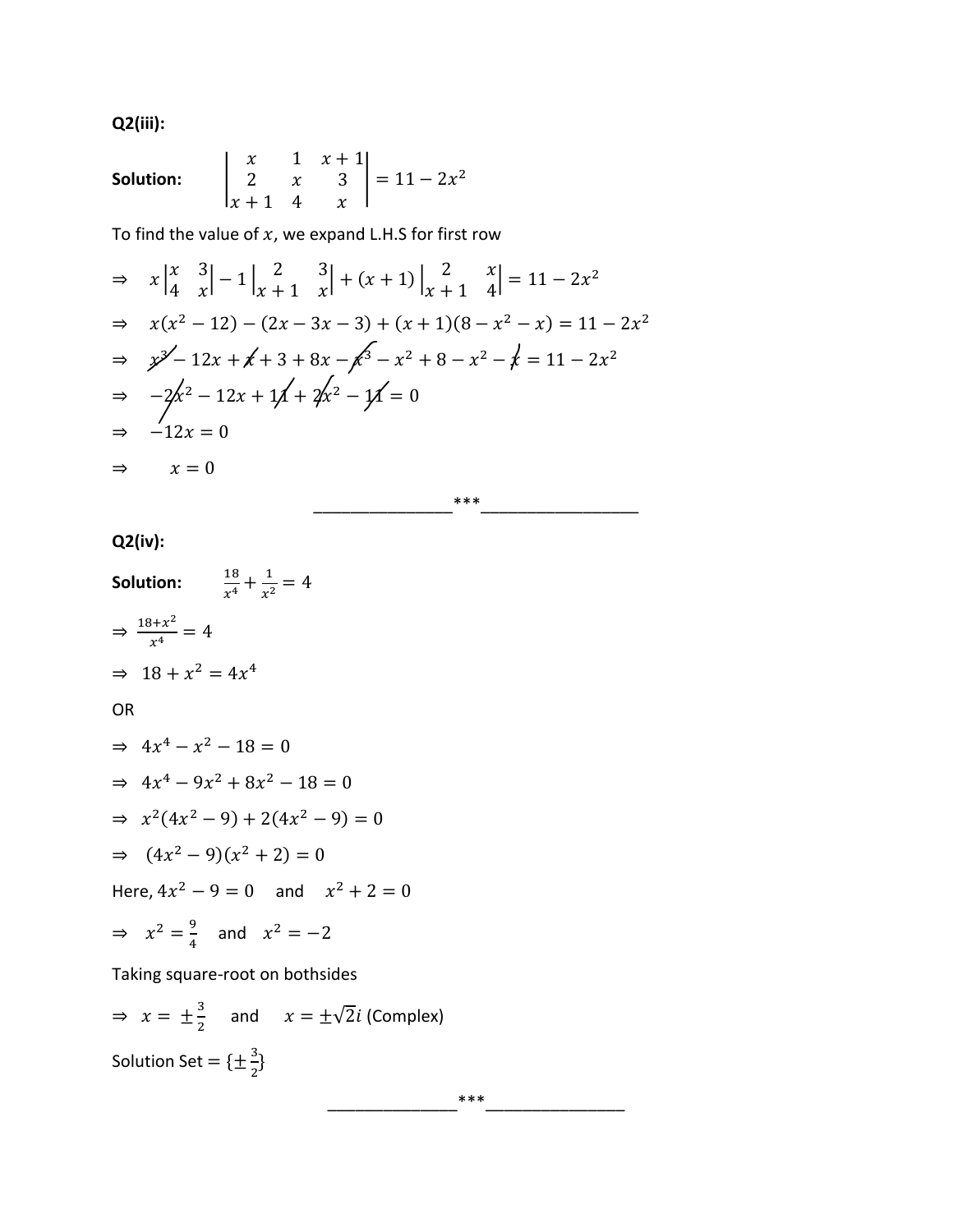**Q2(v):**

Solution: Resolve 
$$
\frac{3x^2 + 7x + 28}{x(x^2 + x + 7)}
$$
 into Partial Fraction  
\n
$$
\Rightarrow \frac{3x^2 + 7x + 28}{x(x^2 + x + 7)} = \frac{A}{x} + \frac{Bx + C}{x^2 + x + 7}
$$
 (i)

Multiplying by  $x(x^2 + x + 7)$ 

$$
\Rightarrow 3x^2 + 7x + 28 = A(x^2 + x + 7) + (Bx + C)(x)
$$
 (ii)

For  $x = 0$ , Eq. (ii) gives

$$
\Rightarrow 3(0)^2 + 7(0) + 28 = A(0^2 + 0 + 7) + (B(0) + C)(0)
$$

$$
\Rightarrow \quad 28 = 7A, \qquad \Rightarrow A = 4
$$

Expanding Eq. (ii), we get

$$
\Rightarrow 3x^2 + 7x + 28 = Ax^2 + Ax + 7A + Bx^2 + Cx
$$

Equating the coefficients of;

$$
x^2; \quad 3 = A + B, \Rightarrow 4 + B = 3, \quad \Rightarrow B = -1
$$

$$
x; \qquad 7 = A + C \ , \ \Rightarrow \ 4 + C = 7 \ , \qquad \Rightarrow \quad C = 3
$$

Substituting the values of  $A$ ,  $B$ , and  $C$  in Eq. (i)

$$
\Rightarrow \frac{3x^2 + 7x + 28}{x(x^2 + x + 7)} = \frac{4}{x} + \frac{(-1)x + 3}{x^2 + x + 7}
$$

$$
\Rightarrow \frac{3x^2 + 7x + 28}{x(x^2 + x + 7)} = \frac{4}{x} - \frac{x - 3}{x^2 + x + 7}
$$

\_\_\_\_\_\_\_\_\_\_\_\_\*\*\*\_\_\_\_\_\_\_\_\_\_\_\_\_\_

#### **Q2(vi):**

**Solution:** Since,  $f(x+p) = f(x)$ 

Where,  $p$  is called the period of the function.

For Cosine function, we check the periodic function for  $p = 2\pi$ ,

(i.e)

 $cos(x + 2\pi) = cosx cos(2\pi) - sinx sin(2\pi)$  (By Fundamental law of trigonometry)

Here,  $cos(2\pi) = 1$ , and  $sin(2\pi) = 0$  $\Rightarrow$  cos(x + 2 $\pi$ ) = cosx (1) – sinx (0)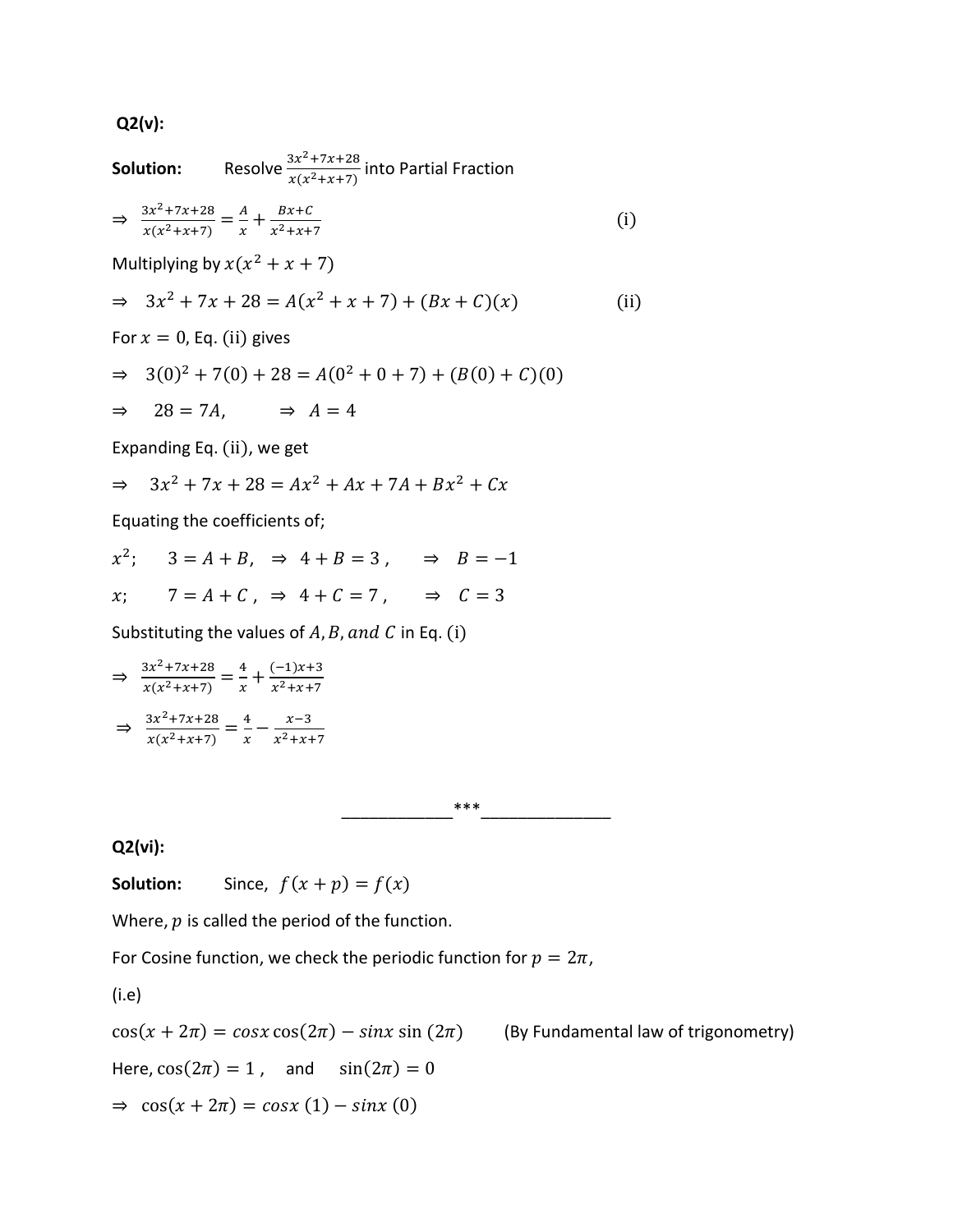$\Rightarrow$  cos(x + 2 $\pi$ ) = cosx

Hence, the period of Cosine is  $2\pi$ .

\_\_\_\_\_\_\_\_\_\_\_\_\_\_\_\*\*\*\_\_\_\_\_\_\_\_\_\_\_\_\_\_\_\_\_

### **Q2(vii):**

**Solution:** Sum of an A.P. is;

$$
S_n = \frac{n}{2} [2a_1 + (n-1)d]
$$

Sum of first 30 −terms of an A.P. is;

⇒ 
$$
S_{30} = \frac{30}{2} [2a + (30 - 1)d]
$$
  
\n⇒  $S_{30} = 15[2a + 29d]$   
\nSimilarly, the sum of first 6 – terms is;  
\n⇒  $S_6 = 3[2a + 5d]$   
\nThe square of sum of first 6 – terms will be;  
\n⇒  $S_6^2 = 9(2a + 5d)^2 = 9(4a^2 + 20ad + 25d^2)$   
\nSince,  $S_{30} = S_6^2$   
\n⇒  $15(2a + 29d) = 9(4a^2 + 20ad + 25d^2)$   
\n⇒  $5(2a + 29d) = 3(4a^2 + 20ad + 25d^2)$   
\n⇒  $10a + 145d = 12a^2 + 60ad + 75d^2$  (Proved)

#### **Q2(viii):**

#### **Solution:**

Number of boys = 8

Number of girls = 6

Person chosen = 4

The cases for atleast one girl are;

**<u>Case – 1</u>**: 1 girl + 3 boys =  $\binom{6}{1}$  $\binom{6}{1} \times \binom{8}{3}$  $\binom{6}{3}$ 

**<u>Case – 2</u>:** 2 girls + 2 boys =  $\binom{6}{3}$  ${6 \choose 2} \times {8 \choose 2}$  $\binom{1}{2}$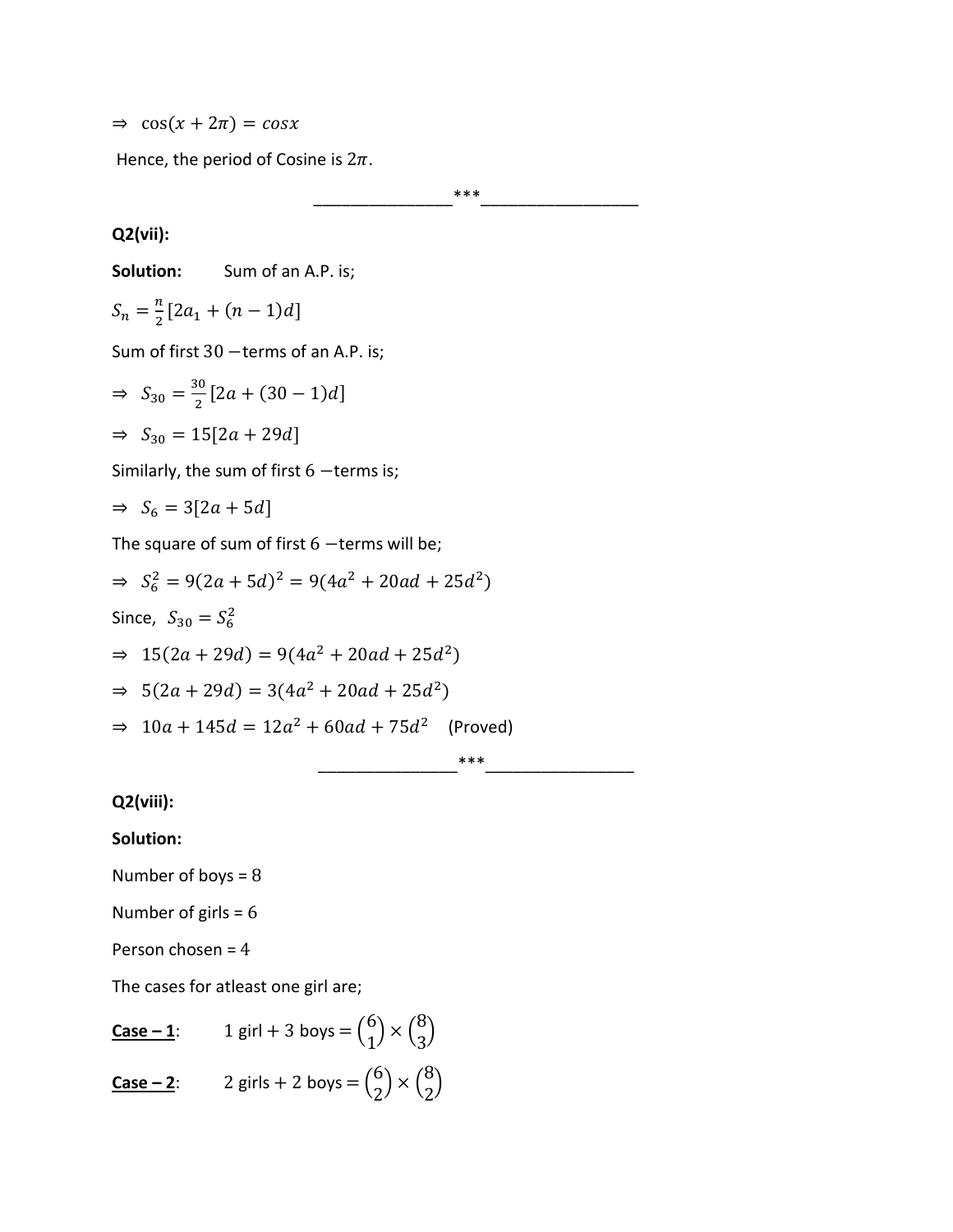Case - 3: 
$$
3 \text{ girls} + 1 \text{ boy} = \binom{6}{3} \times \binom{8}{1}
$$
  
Case - 4:  $4 \text{ girls} + 0 \text{ boy} = \binom{6}{4} \times \binom{8}{0}$ 

Probability of more girls than boys is;

$$
=\frac{\binom{6}{3}\times\binom{8}{1}}{\binom{14}{4}} + \frac{\binom{6}{4}\times\binom{8}{0}}{\binom{14}{4}} = \frac{160}{1001} + \frac{15}{1001} = \frac{175}{1001} = \frac{25}{143}
$$

**Q2(ix):**

**Solution:** There are 7 places to fill;

3 places of alphabet (out of 26) can be filled in =  $26 \times 25 \times 24 = 15600$ 

4 places of digits (out of 10 – (0 to 9)) can be filled in =  $10 \times 9 \times 8 \times 7 = 5040$ 

Number of different plates =  $15600 \times 5040 = 78624000$ 

$$
\begin{matrix} \ast \ast \ast \\ \hline \end{matrix}
$$

2

**Q2(x):**

**Solution:** 

Solution: 
$$
\frac{1}{\sqrt{9+x}} = (9+x)^{-\frac{1}{2}} = 9^{-\frac{1}{2}} \left(1 + \frac{x}{9}\right)^{-\frac{1}{2}}
$$

$$
\Rightarrow 3^{-1} \left(1 + \frac{x}{9}\right)^{-\frac{1}{2}} = \frac{1}{3} \left(1 + \frac{x}{9}\right)^{-\frac{1}{2}}
$$

Expanding by Binomial Series

$$
\Rightarrow \frac{1}{3} \left\{ 1 + \left( -\frac{1}{2} \right) \left( \frac{x}{9} \right) + \frac{\left( -\frac{1}{2} \right) \left( -\frac{1}{2} - 1 \right)}{2!} \left( \frac{x}{9} \right)^2 + \frac{\left( -\frac{1}{2} \right) \left( -\frac{1}{2} - 1 \right) \left( -\frac{1}{2} - 2 \right)}{3!} \left( \frac{x}{9} \right)^3 + \cdots \right\}
$$
  
\n
$$
\Rightarrow \frac{1}{3} \left\{ 1 - \frac{x}{18} + \frac{\left( -\frac{1}{2} \right) \left( -\frac{3}{2} \right)}{2 \cdot 1} \cdot \frac{x^2}{81} + \frac{\left( -\frac{1}{2} \right) \left( -\frac{3}{2} \right) \left( -\frac{5}{2} \right)}{3 \cdot 2 \cdot 1} \cdot \frac{x^3}{729} + \cdots \right\}
$$
  
\n
$$
\Rightarrow \frac{1}{3} \left\{ 1 - \frac{x}{18} + \frac{1}{8} \cdot \frac{x^2}{27} - \frac{5}{16} \cdot \frac{x^3}{729} + \cdots \right\}
$$
  
\n
$$
\Rightarrow \frac{1}{3} \left\{ 1 - \frac{x}{18} + \frac{x^2}{216} - \frac{5x^3}{11664} + \cdots \right\} = \frac{1}{3} - \frac{x}{54} + \frac{x^2}{648} - \frac{5x^3}{34992} + \cdots
$$
  
\n
$$
\xrightarrow{\text{***}}
$$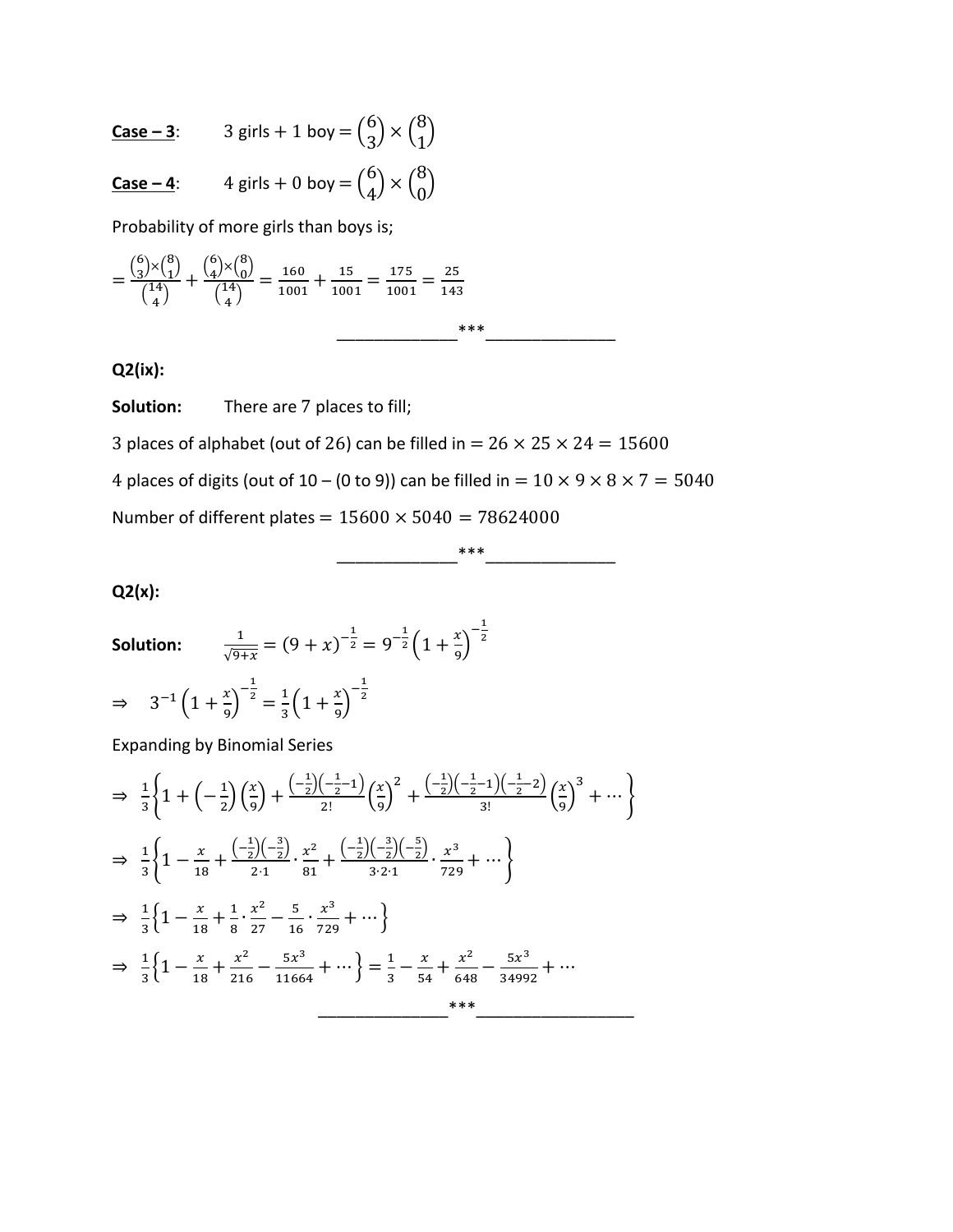### **Q2(xi):**

**Solution:** Radius = 15cm Interior angle =  $\frac{360^o}{5}$  $\frac{5^{10}}{5}$  = 72<sup>o</sup>

Using law of cosine, we obtain

$$
\Rightarrow c2 = a2 + b2 - 2abcos\gamma
$$
  
\n
$$
\Rightarrow c2 = (15)2 + (15)2 - 2(15)(15)cos72o
$$
  
\n
$$
\Rightarrow c2 = 225 + 225 - 450(0.309)
$$

$$
\Rightarrow c^2 = 310.95
$$

Taking square-root

$$
\Rightarrow c = 17.63cm
$$

Perimeter of Pentagon =  $5(17.63) = 88.17$ cm

\_\_\_\_\_\_\_\_\_\_\_\_\_\_\_\*\*\*\_\_\_\_\_\_\_\_\_\_\_\_\_\_\_\_

**Q2(xii):**

| Solution: | $\frac{sin3\theta + sin5\theta + sin7\theta}{cos3\theta + cos5\theta + cos7\theta} = tan5\theta$                                                                                                                                                                       |  |  |
|-----------|------------------------------------------------------------------------------------------------------------------------------------------------------------------------------------------------------------------------------------------------------------------------|--|--|
| Taking,   | L. H.S. = $\frac{sin3\theta + sin7\theta + sin5\theta}{cos3\theta + cos7\theta + cos5\theta}$                                                                                                                                                                          |  |  |
|           | $\Rightarrow L.H.S. = \frac{2 \sin(\frac{10\theta}{2}) \cos(\frac{4\theta}{2}) + \sin 5\theta}{2 \cos(\frac{10\theta}{2}) \cos(\frac{4\theta}{2}) + \cos 5\theta}$                                                                                                     |  |  |
|           | $\Rightarrow$ L.H.S. = $\frac{2 \sin 5\theta \cos 2\theta + \sin 5\theta}{2 \cos 2\theta + \sin 5\theta} = \frac{\sin 5\theta (2\cos 2\theta + 1)}{2 \cos 2\theta + \sin 2\theta}$<br>2 cos 5 $\theta$ cos 2 $\theta$ +cos 5 $\theta$<br>$cos5\theta(2 cos 2\theta+1)$ |  |  |
|           | $\Rightarrow$ L.H.S. = $\frac{\sin 5\theta}{\cos 5\theta} = \tan 5\theta = R.H.S.$<br>(Proved)                                                                                                                                                                         |  |  |
|           | ***                                                                                                                                                                                                                                                                    |  |  |

### **Q2(xiii):**

#### **Solution:**  $y = sec2x$  ;  $x \in \left[-\frac{\pi}{2}\right]$  $\frac{\pi}{2}$ ,  $\frac{\pi}{2}$  $\frac{\pi}{2}$

| ้ั∿                        |        |             | $-\pi/6$              |       | $\pi/6$                                       | $\pi$ .                     |  |
|----------------------------|--------|-------------|-----------------------|-------|-----------------------------------------------|-----------------------------|--|
| $= sec2x$<br>$\mathcal{V}$ |        |             |                       |       |                                               |                             |  |
|                            |        |             |                       |       |                                               |                             |  |
| P(x, y)                    | π<br>≂ | $\sim$<br>∼ | $\pi$ $\gamma$<br>, Z | (0,1) | $\pi$<br>$\Omega$<br>$\overline{\phantom{0}}$ | $\pi$<br>$\sim$<br><u>.</u> |  |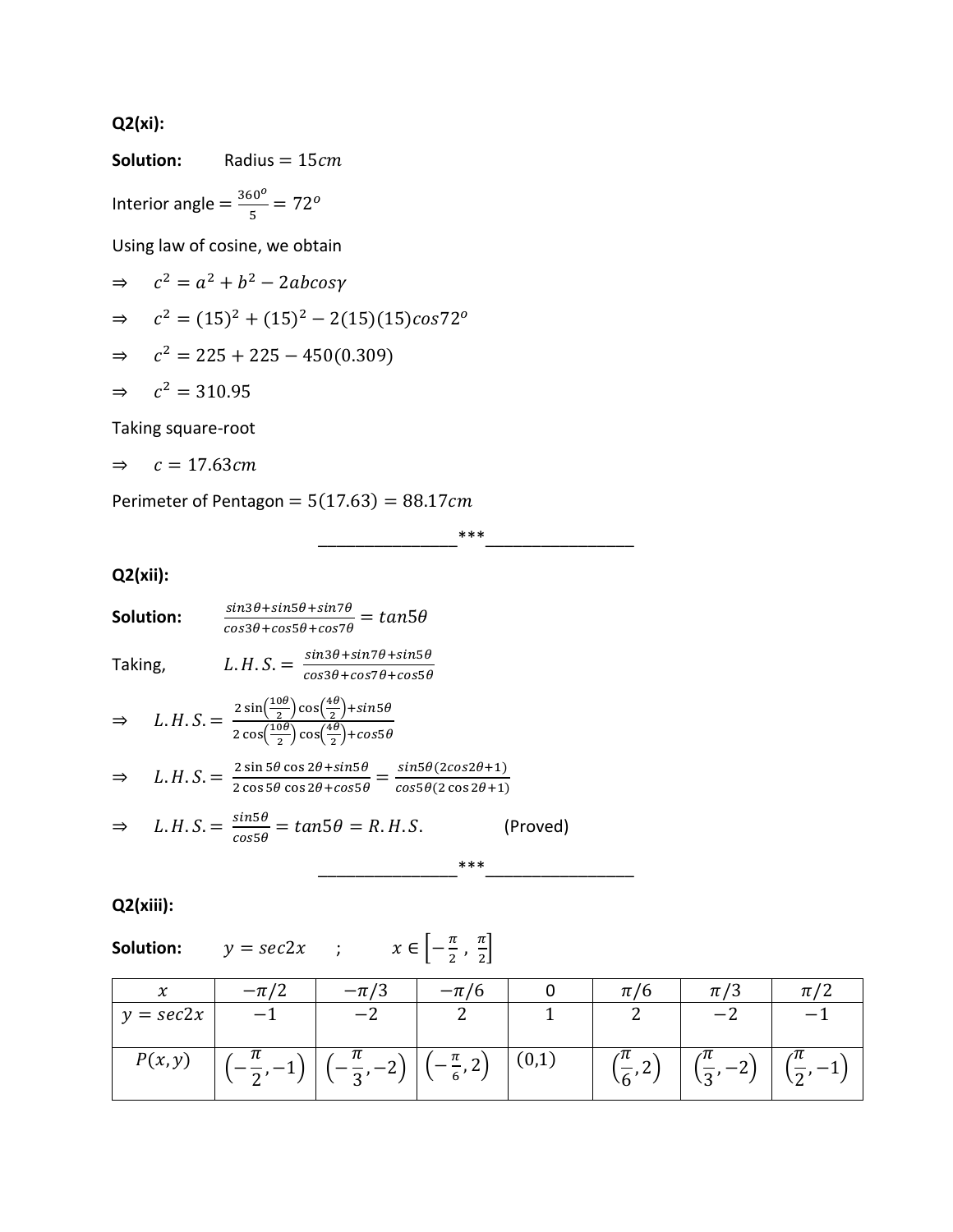Plot the graph on graph paper using the values calculated in the above table.

\_\_\_\_\_\_\_\_\_\_\_\_\_\_\*\*\*\_\_\_\_\_\_\_\_\_\_\_\_\_\_\_ **Q2(xiv): Solution:**  $s^2 = \triangle \cot \left( \frac{\alpha}{2} \right)$  $\frac{\alpha}{2}$ ) cot  $\left(\frac{\beta}{2}\right)$  $\frac{\beta}{2}$ ) cot  $\left(\frac{\gamma}{2}\right)$  $\frac{r}{2}$ Taking,  $R.H.S.=\triangle \cot\left(\frac{\alpha}{2}\right)$  $\frac{\alpha}{2}$ ) cot  $\left(\frac{\beta}{2}\right)$  $\frac{\beta}{2}$ ) cot  $\left(\frac{\gamma}{2}\right)$  $\frac{r}{2}$ Where,  $\cot\left(\frac{\alpha}{2}\right)$  $\frac{\alpha}{2} = \sqrt{\frac{s(s-a)}{(s-b)(s-b)}}$  $\frac{s(s-a)}{(s-b)(s-c)}$  ; cot  $\left(\frac{\beta}{2}\right)$  $\frac{\beta}{2}$ ) =  $\sqrt{\frac{s(s-b)}{(s-c)(s-b)}}$  $\frac{s(s-b)}{(s-c)(s-a)}$  ; cot $\left(\frac{\gamma}{2}\right)$  $\frac{\gamma}{2} = \sqrt{\frac{s(s-c)}{(s-a)(s-c)}}$  $(s-a)(s-b)$  $\Rightarrow$   $R.H.S.=\triangle$   $\int_{(c-h)(c)}^{s(s-a)}$  $\frac{s(s-a)}{(s-b)(s-c)} \cdot \frac{s(s-b)}{(s-c)(s-b)}$  $\frac{s(s-b)}{(s-c)(s-a)} \cdot \frac{s(s-c)}{(s-a)(s-a)}$  $(s-a)(s-b)$ ⇒  $R.H.S. = \triangle \sqrt{\frac{s^2 \cdot s(s-a)(s-b)(s-c)}{(s-a)^2(s-b)^2(s-c)^2}} = \triangle \sqrt{\frac{s^2 \cdot s^2}{s(s-a)(s-b)^2(s-c)^2}}$  $s(s-a)(s-b)(s-c)$  $\Rightarrow$  R.H.S. =  $\triangle \left( \frac{s^2}{4} \right)$  $\binom{s^2}{\Delta}$  =  $s^2$  = L. H. S. (Proved) \_\_\_\_\_\_\_\_\_\_\_\_\_\_\*\*\*\_\_\_\_\_\_\_\_\_\_\_\_\_\_\_

**Q2(xv):**

**Solution:**  $\cot^{-1}\left(\frac{119}{120}\right) = 2\sin^{-1}\left(\frac{5}{13}\right)$ Let  $y = \cot^{-1} \left( \frac{119}{120} \right)$  $\Rightarrow$  coty =  $\frac{119}{122}$ 120 Where,  $cscy = \sqrt{1 + \cot^2 y} = \sqrt{1 + \frac{14161}{14400}}$  $\frac{14161}{14400} = \sqrt{\frac{28561}{14400}}$ 14400  $\Rightarrow$   $cscy = \frac{169}{120}$ 120  $\Rightarrow$   $\sin y = \frac{120}{160}$ 169 Here,  $cos y = \sqrt{1 - sin^2 y} = \sqrt{1 - \frac{14400}{20564}}$  $\frac{14400}{28561} = \frac{119}{169}$ 169 Using Half angle identity

$$
\Rightarrow \sin\left(\frac{y}{2}\right) = \sqrt{\frac{1-\cos y}{2}} = \sqrt{\frac{1}{2}\left(1 - \frac{119}{169}\right)} = \sqrt{\frac{25}{169}}
$$

$$
\Rightarrow \sin\left(\frac{y}{2}\right) = \frac{5}{13} \qquad ; \qquad \Rightarrow \qquad y = 2\sin^{-1}\left(\frac{5}{13}\right)
$$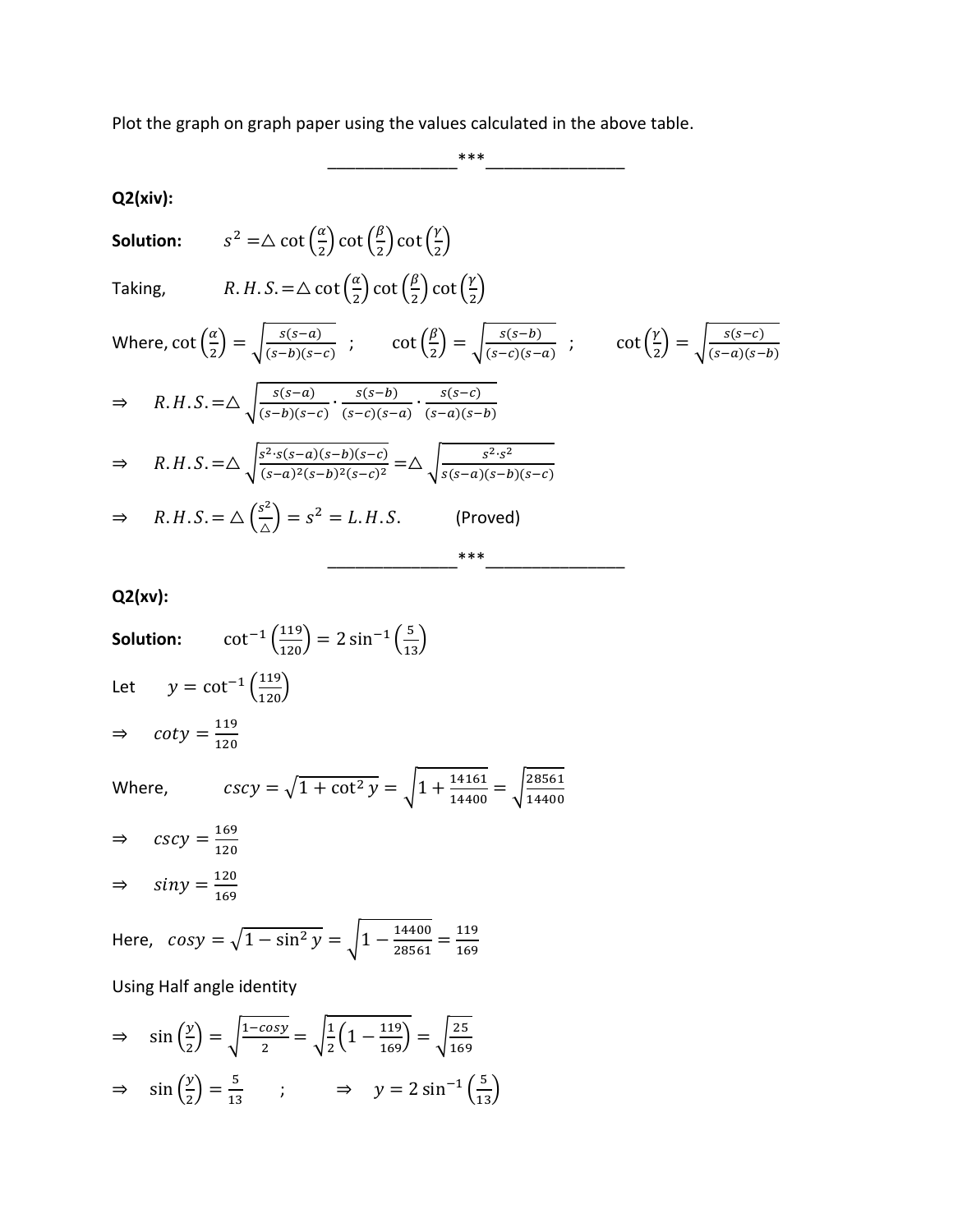Hence, 
$$
\cot^{-1} \left(\frac{119}{120}\right) = 2 \sin^{-1} \left(\frac{5}{13}\right)
$$
 Proved  
\n  
\n22(xvi):  
\nSolution: We shall show that  $2 \cos^2 \theta + 3 \cos \theta - 2 = 0$   
\nWhere,  $2 \tan^2 \theta \cos \theta = 3$   
\n $\Rightarrow 2 \left(\frac{\sin^2 \theta}{\cos^2 \theta}\right) \cos \theta = 3$   
\n $\Rightarrow 2(1 - \cos^2 \theta) = 3 \cos \theta$   
\n $\Rightarrow 2 - 2 \cos^2 \theta = 3 \cos \theta$   
\n $\Rightarrow 2 \cos^2 \theta + 3 \cos \theta - 2 = 0$  (Proved)  
\nAlso, to find the solution, we take  $2 \cos^2 \theta + 3 \cos \theta - 2 = 0$   
\n $\Rightarrow 2 \cos^2 \theta + 4 \cos \theta - \cos \theta - 2 = 0$   
\n $\Rightarrow 2 \cos \theta (\cos \theta + 2) - 1(\cos \theta + 2) = 0$   
\n $\Rightarrow (\cos \theta + 2)(2 \cos \theta - 1) = 0$   
\nHere,  $\cos \theta + 2 = 0$  and  $2 \cos \theta - 1 = 0$   
\n $\Rightarrow \cos \theta = -2$  (Not possible) and  $\Rightarrow \cos \theta = \frac{1}{2}$   
\n $\Rightarrow \theta = \frac{\pi}{3}$  and  $\Rightarrow \theta = 2\pi - \frac{\pi}{3} = \frac{5\pi}{3}$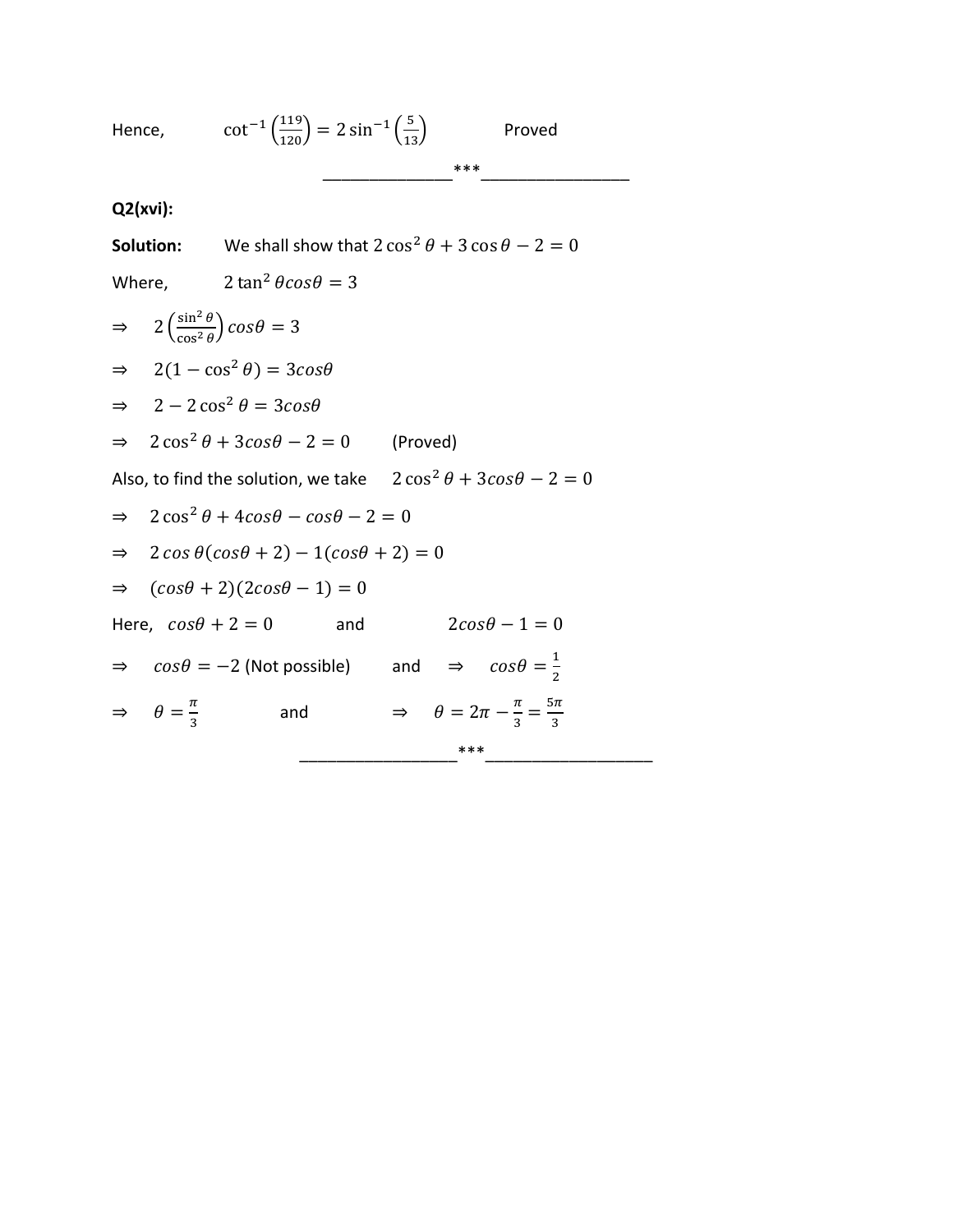# **Section – C (Marks 32)**

**Q3.**

**Solution:**  $x + 2y + 3z = 3$ ;  $2x + 3y + z = 1$ ;  $3x + y + 2z = 2$ 

Let  $A_b$  be the augmented matrix, then

$$
\Rightarrow \quad A_b = \begin{bmatrix} 1 & 2 & 3 & 3 \\ 2 & 3 & 1 & 1 \\ 3 & 1 & 2 & 2 \end{bmatrix}
$$

To reduce  $A_b$  into reduced echelon form by elementary Row operations

$$
\Rightarrow R_2 - (2)R_1, R_3 - (3)R_1 \sim R \begin{bmatrix} 1 & 2 & 3 & 3 \\ 0 & -1 & -5 & -5 \\ 0 & -5 & -7 & -7 \end{bmatrix}
$$
  
\n
$$
\Rightarrow (-1)R_2 \sim R \begin{bmatrix} 1 & 2 & 3 & 3 \\ 0 & 1 & 5 & 5 \\ 0 & -5 & -7 & -7 \end{bmatrix}
$$
  
\n
$$
\Rightarrow R_1 - (2)R_2, R_3 + (5)R_2 \sim R \begin{bmatrix} 1 & 0 & -7 & -7 \\ 0 & 1 & 5 & 5 \\ 0 & 0 & 18 & 18 \end{bmatrix}
$$

$$
\Rightarrow \quad \left(\frac{1}{18}\right) R_3 \sim^R \begin{bmatrix} 1 & 0 & -7 & -7 \\ 0 & 1 & 5 & \vdots & 5 \\ 0 & 0 & 1 & 1 \end{bmatrix}
$$
  
\n
$$
\Rightarrow R_1 + (7)R_3 \, R_2 - (5)R_3 \sim^R \begin{bmatrix} 1 & 0 & 0 & 0 \\ 0 & 1 & 0 & \vdots \\ 0 & 0 & 1 & 0 \end{bmatrix}
$$
  
\n
$$
\therefore x = 0 \, , \, y = 0 \, , \, z = 0
$$

Hence, the solution is trivial, (i.e.)  $\{(0,0,0)\}$ 

\*\*\*<br>————————————————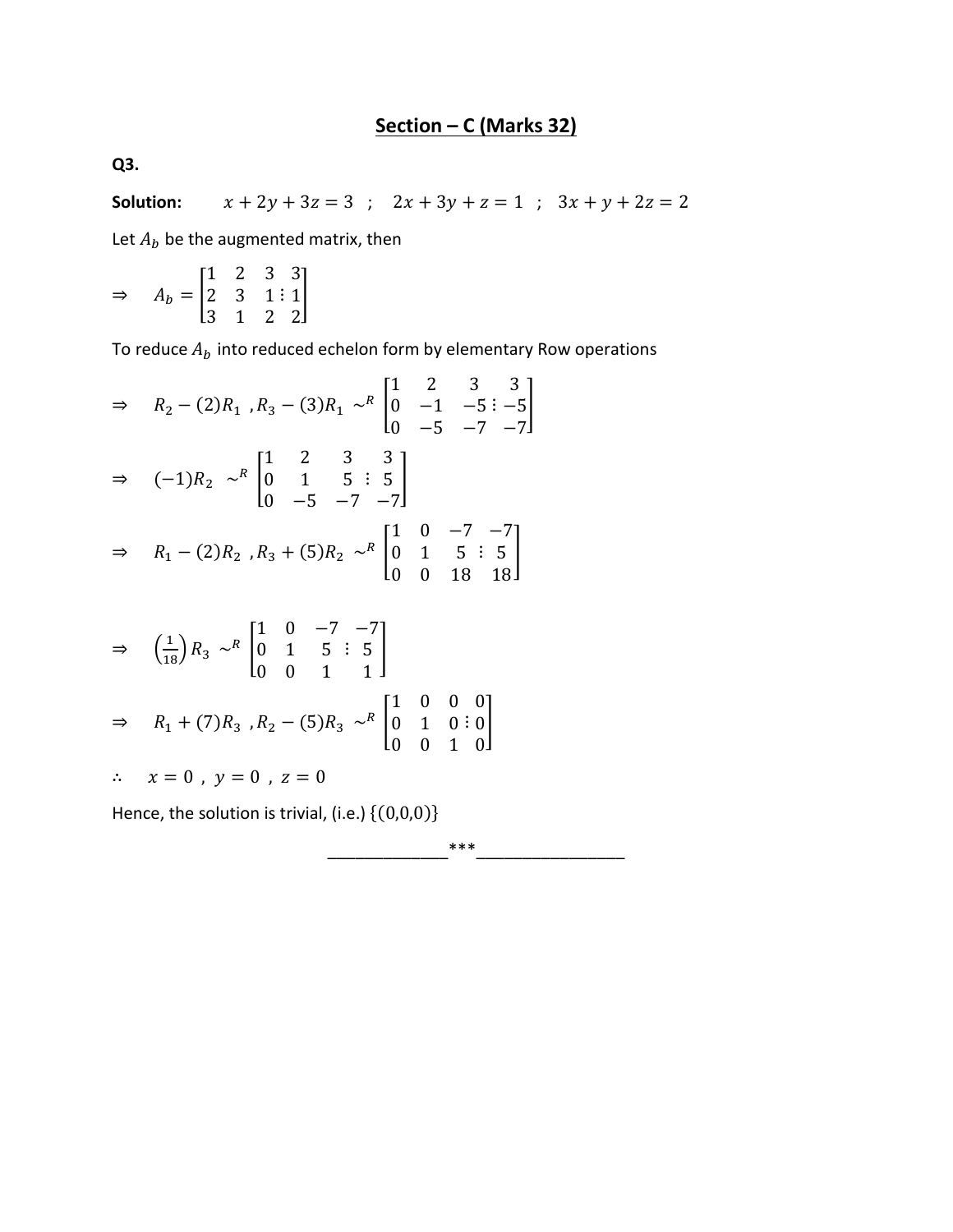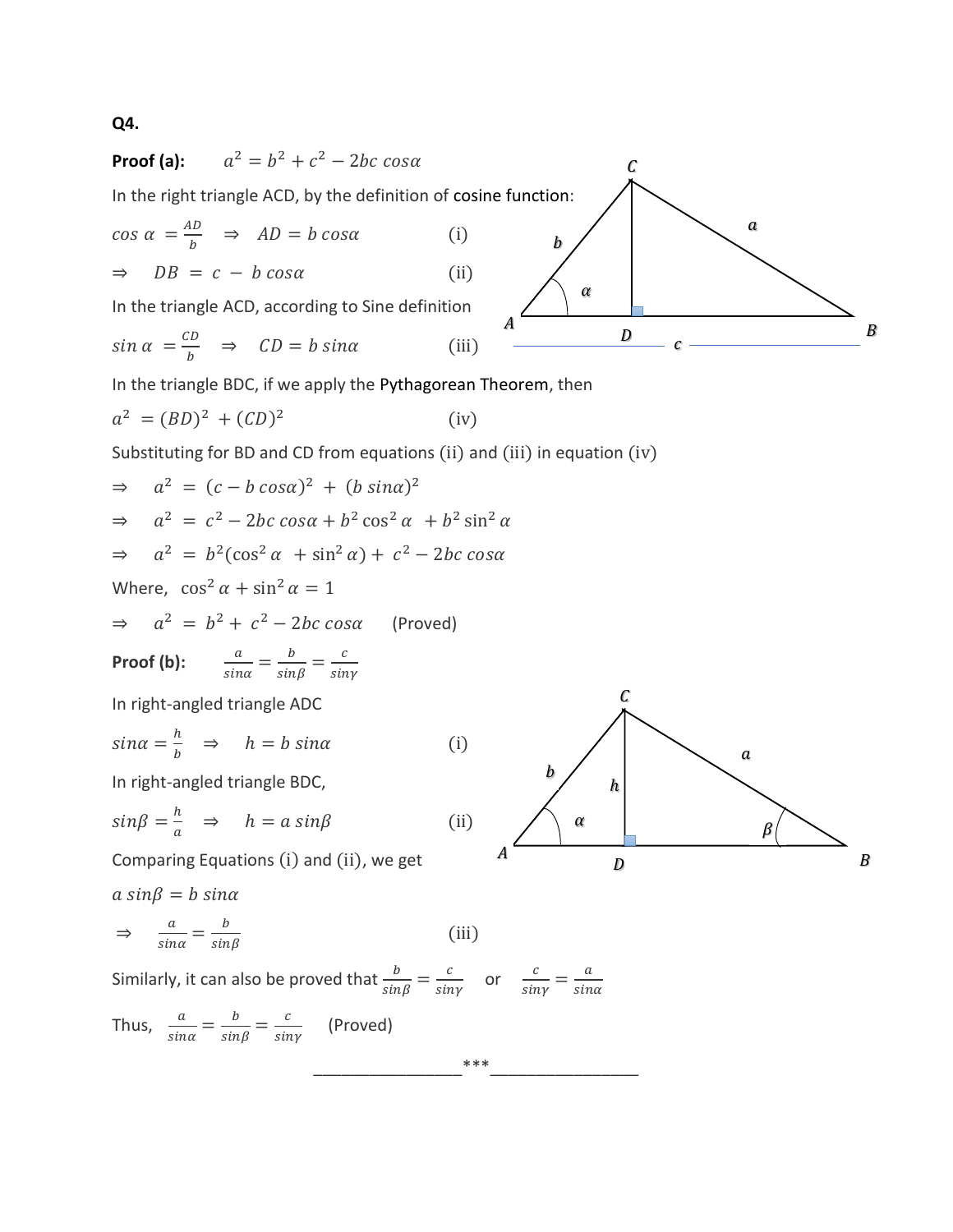**Q5.**

**Solution:**

**(a)**  $nth$  term of the series is;

$$
a_n = \frac{4}{5} \left(\frac{2}{3}\right)^{n-1}
$$

For  $n = 1$ 

$$
\Rightarrow a_1 = \frac{4}{5} \left(\frac{2}{3}\right)^{1-1} = \frac{4}{5} \left(\frac{2}{3}\right)^0
$$

$$
\Rightarrow a_1 = \frac{4}{5}
$$

For  $n = 2$ 

$$
\Rightarrow \quad a_2 = \frac{4}{5} \left(\frac{2}{3}\right)^{2-1} = \frac{4}{5} \left(\frac{2}{3}\right)^{1}
$$
\n
$$
\Rightarrow \quad a_2 = \frac{8}{15}
$$

For  $n=3$ 

$$
\Rightarrow \quad a_3 = \frac{4}{5} \left(\frac{2}{3}\right)^{3-1} = \frac{4}{5} \left(\frac{2}{3}\right)^2 \\
\Rightarrow \quad a_3 = \frac{16}{45}
$$

- ∴  $\frac{4}{5}$  $\frac{4}{5} + \frac{8}{15}$  $\frac{8}{15} + \frac{16}{45}$  $\frac{16}{45} + \cdots$ , the Geometric series with Common Ratio =  $\frac{2}{3}$  $\frac{2}{3}$
- **(b)** To find the sum of first ten terms of the geometric series, we have

$$
S_n = \frac{a_1(1-r)^n}{1-r}
$$

Here,  $a_1 = \frac{4}{5}$  $\frac{4}{5}$ ,  $r = \frac{2}{3}$  $\frac{2}{3}$  < 1, n = 10

$$
\Rightarrow S_{10} = \frac{\frac{4}{5} \left( 1 - \frac{2}{3} \right)^{10}}{1 - \frac{2}{3}} = \frac{4}{5} \left( \frac{1}{3} \right)^{10} \times 3
$$

\_\_\_\_\_\_\_\_\_\_\_\_\_\_\_\*\*\*\_\_\_\_\_\_\_\_\_\_\_\_\_\_\_

 $\Rightarrow$   $S_{10} = \frac{4}{5x^2}$  $\frac{4}{5\times3^9} = \frac{4}{984}$ 98415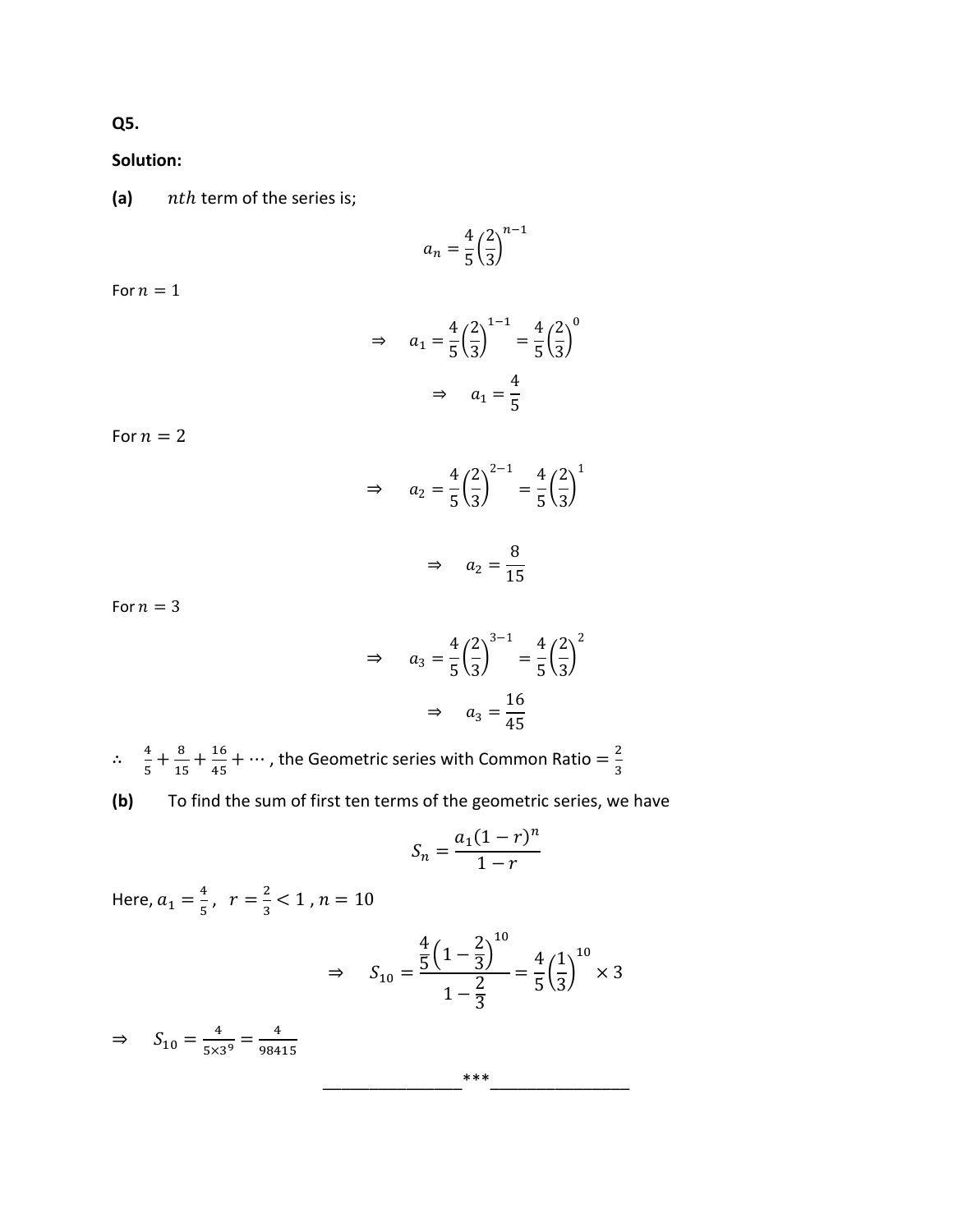**Q6.**

**Solution:** We shall prove that  $63y^2 + 84y + 19 = 0$ Where,  $y=-\frac{1}{3}$  $\frac{1}{3} + \frac{1}{3^3}$  $\frac{1}{3^3} + \frac{1 \cdot 3}{2!}$  $\frac{1.3}{2!} \cdot \frac{1}{3!}$  $\frac{1}{3^5} + \frac{1.3.5}{3!}$  $rac{.3.5}{3!} \cdot \frac{1}{3}$  $\frac{1}{3^7} + \cdots$  $\Rightarrow$  y + 1 3 = 1 3 ( 1  $\frac{1}{3^2}$  + 1.3 2! . 1  $\frac{1}{3^4}$  + 1.3.5 3! . 1  $\frac{1}{3^6} + \cdots$ )  $\Rightarrow$  3y + 1 + 1 = 1 + 1  $\frac{1}{3^2}$  + 1.3 2! . 1  $\frac{1}{3^4}$  + 1.3.5 3! . 1  $\frac{1}{3^6} + \cdots$  $\Rightarrow$  3y + 2 = 1 +  $\frac{1}{2}$  $\frac{1}{3^2} + \frac{1 \cdot 3}{2!}$  $\frac{1.3}{2!} \cdot \frac{1}{3^4}$  $\frac{1}{3^4} + \frac{1 \cdot 3 \cdot 5}{3!}$  $rac{.3.5}{3!} \cdot \frac{1}{3^6}$  $\frac{1}{3^6} + \cdots$  (A)

Let the R.H.S. of the series be identical as;

$$
(1+x)^n = 1 + nx + \frac{n(n-1)}{2!}x^2 + \frac{n(n-1)(n-2)}{3!}x^3 + \cdots
$$
 (B)

Equating the second and third terms on R.H.S. of above equations, we get

$$
nx = \frac{1}{3^2} = \frac{1}{9}
$$
 (i)

$$
\frac{n(n-1)}{2!}x^2 = \frac{1\cdot 3}{2!} \cdot \frac{1}{3^4} \tag{ii}
$$

From Eq. (i); 
$$
x = \frac{1}{3^2 n}
$$
 (iii)

Substituting Eq. (iii) in Eq. (ii)

$$
\frac{n(n-1)}{2!} \left(\frac{1}{3^2 n}\right)^2 = \frac{1 \cdot 3}{2!} \cdot \frac{1}{3^4}
$$
  
\n
$$
\Rightarrow \frac{n(n-1)}{n^2} = \frac{1 \cdot 3}{2!} \times \frac{1}{3^4} \times 2! \times 3^4
$$
  
\n
$$
\Rightarrow n - 1 = 3n
$$
  
\n
$$
\Rightarrow n = -\frac{1}{2}
$$

Utilizing the value of  $n$  in Eq. (iii), it gives

$$
x=-\frac{2}{9}
$$

Now, substituting the values of  $x$  and  $n$  in the L.H.S. of Eqs. (A) and (B), we obtain

$$
3y + 2 = \left(1 - \frac{2}{9}\right)^{-\frac{1}{2}}
$$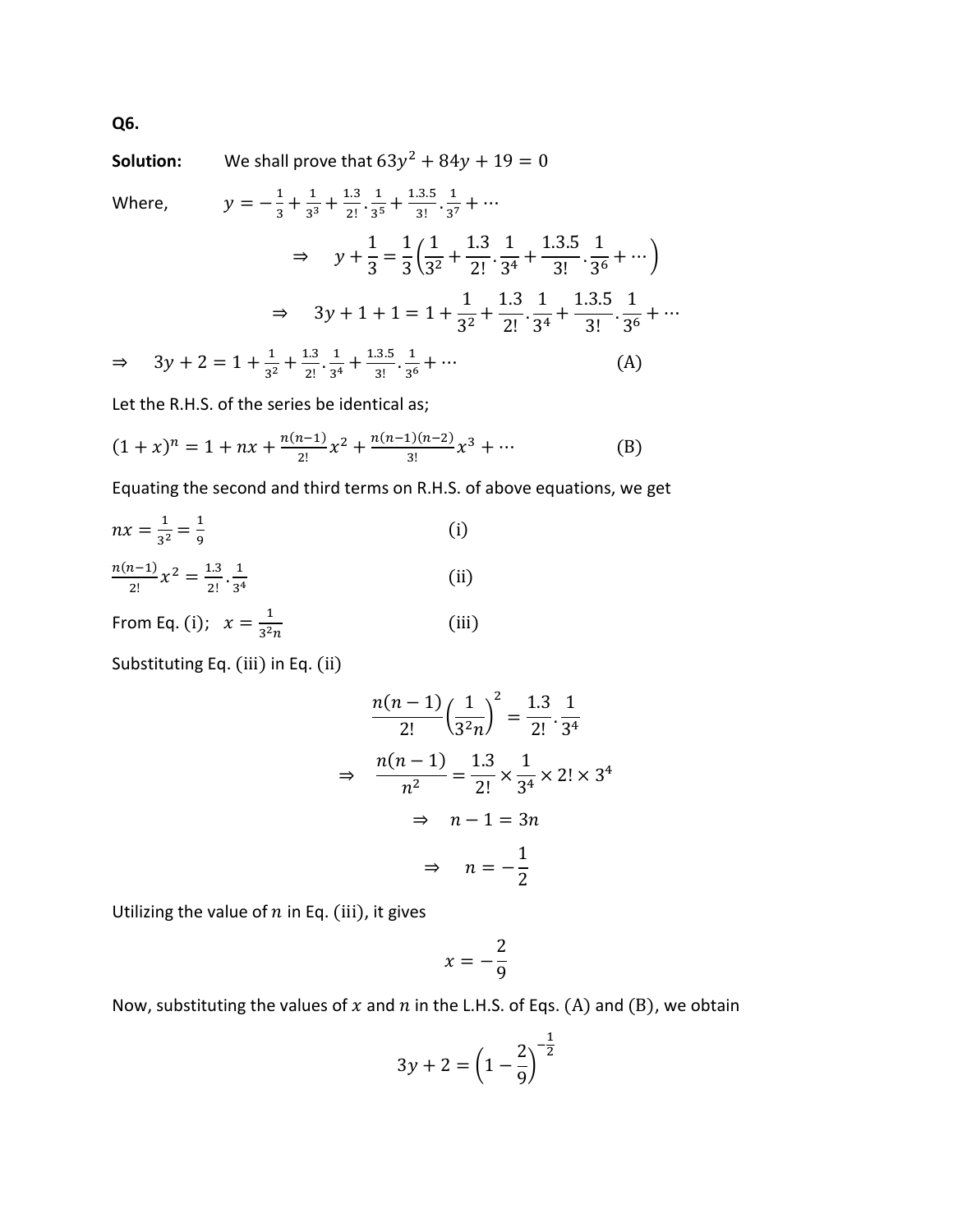$$
\Rightarrow \quad 3y + 2 = \left(\frac{9}{7}\right)^{\frac{1}{2}}
$$

Squaring the bothsides

$$
\Rightarrow (3y+2)^2 = \frac{9}{7}
$$
  

$$
\Rightarrow 7(9y^2+12y+4) = 9
$$
  

$$
\Rightarrow 63y^2+84y+19 = 0
$$

\_\_\_\_\_\_\_\_\_\_\_\_\_\_\*\*\*\_\_\_\_\_\_\_\_\_\_\_\_\_\_\_

Hence, proved.

**Q7.**

**Solution:** 
$$
\cos \frac{\pi}{18} \cdot \cos \frac{\pi}{6} \cdot \cos \frac{5\pi}{18} \cdot \cos \frac{7\pi}{18} = \frac{3}{16}
$$

We take;

$$
L.H.S. = \cos\frac{\pi}{18} \cdot \cos\frac{\pi}{6} \cdot \cos\frac{5\pi}{18} \cdot \cos\frac{7\pi}{18}
$$
  
\n
$$
L.H.S. = \cos\frac{\pi}{6} \cdot \frac{1}{2} \left( 2 \cos\frac{5\pi}{18} \cdot \cos\frac{\pi}{18} \right) \cdot \cos\frac{7\pi}{18}
$$
  
\nWhere,  
\n
$$
2\cos\alpha \cos\beta = \cos(\alpha + \beta) + \cos(\alpha - \beta)
$$
  
\n
$$
L.H.S. = \frac{\sqrt{3}}{4} \left( \cos\left(\frac{6\pi}{18}\right) + \cos\left(\frac{4\pi}{18}\right) \right) \cdot \cos\frac{7\pi}{18}
$$
  
\n
$$
L.H.S. = \left( \frac{\sqrt{3}}{8} + \frac{\sqrt{3}}{4} \cos\left(\frac{2\pi}{9}\right) \right) \cdot \cos\frac{7\pi}{18}
$$
  
\n
$$
L.H.S. = \frac{\sqrt{3}}{8} \cdot \cos\frac{7\pi}{18} + \frac{\sqrt{3}}{8} \left( 2 \cos\left(\frac{2\pi}{9}\right) \cdot \cos\left(\frac{7\pi}{18}\right) \right)
$$
  
\n
$$
L.H.S. = \frac{\sqrt{3}}{8} \cdot \cos\frac{7\pi}{18} + \frac{\sqrt{3}}{8} \left( \cos\left(\frac{11\pi}{18}\right) + \cos\left(\frac{3\pi}{18}\right) \right)
$$
  
\n
$$
L.H.S. = \frac{\sqrt{3}}{8} \cdot \cos\frac{7\pi}{18} + \frac{\sqrt{3}}{8} \cdot \cos\frac{11\pi}{18} + \frac{\sqrt{3}}{8} \cdot \frac{\sqrt{3}}{2}
$$
  
\n
$$
L.H.S. = \frac{\sqrt{3}}{8} \left( \cos\frac{7\pi}{18} \right) + \left( \cos\frac{11\pi}{18} \right) \right) + \frac{3}{16}
$$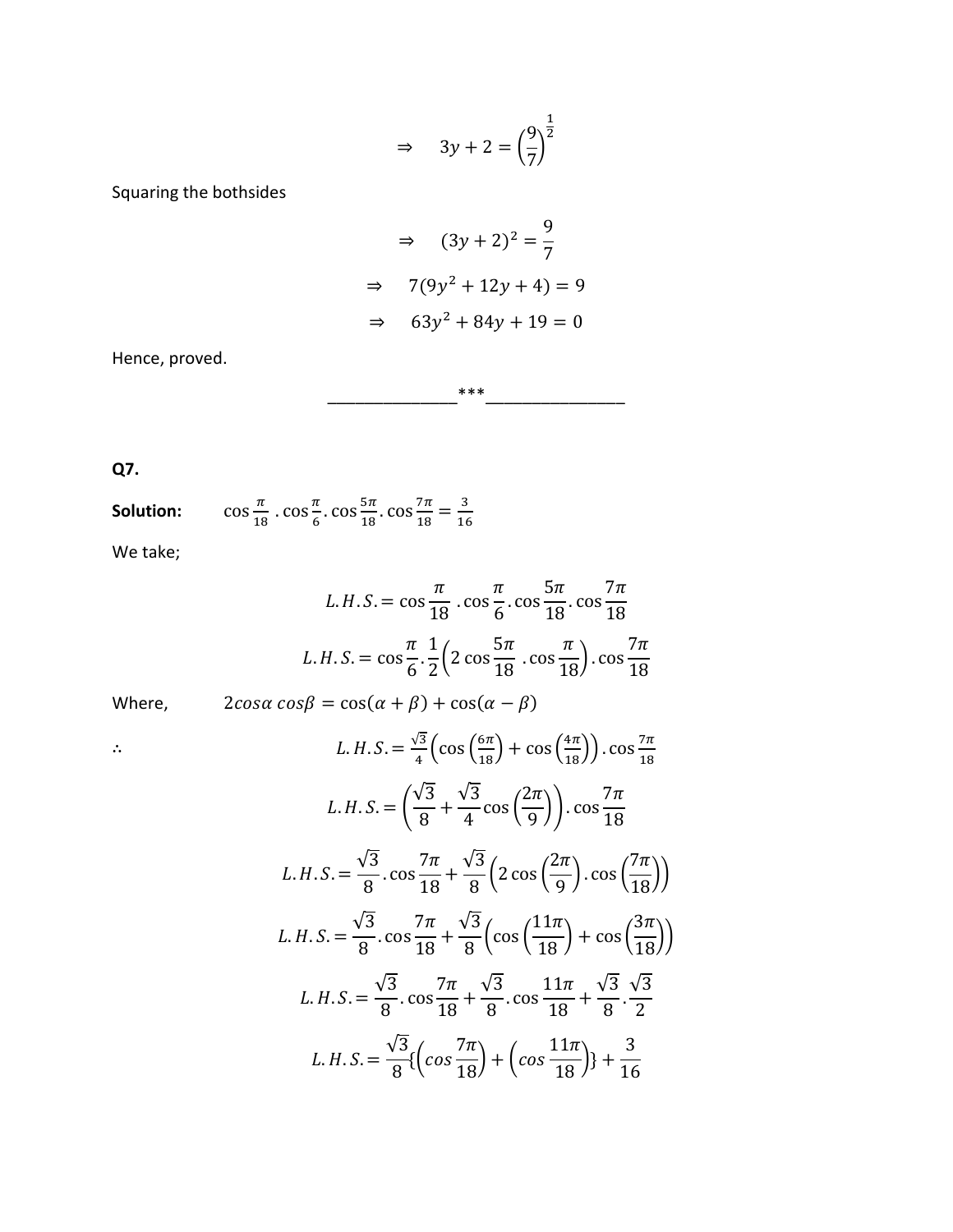L.H.S. = 
$$
\frac{\sqrt{3}}{8} \left( 2 \cos \left( \frac{\pi}{2} \right) \cos \left( \frac{\pi}{9} \right) \right) + \frac{3}{16}
$$
  
L.H.S. =  $\frac{3}{16}$  = R.H.S.  
\_\_\_\_\_\_\_\_\_\_

**Q8.**

**Solution:**  $ABC$  is a right-angled triangle with  $m\angle B = 90^o$  ,  $m\angle A = 30^o$  and  $m\overline{AB} = 3cm$ 

**(a)** First, we calculate  $m∠C$  by

$$
m\angle A + m\angle B + m\angle C = 180^{\circ}
$$
  
\n
$$
\Rightarrow 30^{\circ} + 90^{\circ} + m\angle C = 180^{\circ}
$$
  
\n
$$
\Rightarrow m\angle C = 180^{\circ} - 120^{\circ}
$$
  
\n
$$
\Rightarrow m\angle C = 60^{\circ}
$$



Second,  $cos 30^\circ = \frac{3}{2}$  $\frac{3}{m\overline{AC}}$   $\Rightarrow$   $m\overline{AC} = 2\sqrt{3}cm$ Third,  $sin 30^\circ = \frac{m\overline{BC}}{3\sqrt{3}}$  $\frac{mBC}{2\sqrt{3}}$   $\Rightarrow$   $m\overline{BC} = \sqrt{3}cm$ 

**(b)** Area of triangle  $(\triangle ABC) = \frac{1}{2}$  $\frac{1}{2}(m\overline{AB})(m\overline{BC})$ 

$$
\Rightarrow \quad \Delta = \frac{1}{2}(3)(\sqrt{3})
$$

$$
\Rightarrow \quad \Delta = \frac{3\sqrt{3}}{2} \, \text{cm}^2
$$

**(c)** Radius of circum-circle  $(R) = \frac{abc}{4\Delta}$ 4∆

$$
\Rightarrow R = \frac{(3)(2\sqrt{3})(\sqrt{3})}{4\left(\frac{3\sqrt{3}}{2}\right)} = \sqrt{3}cm
$$

**(d)** Radius of in-circle  $(r) = \frac{\Delta}{c}$ S Where,  $a+b+c$  $\frac{b+c}{2} = \frac{3+2\sqrt{3}+\sqrt{3}}{2}$  $\frac{\sqrt{3}+\sqrt{3}}{2} = \frac{3(1+\sqrt{3})}{2}$ 2